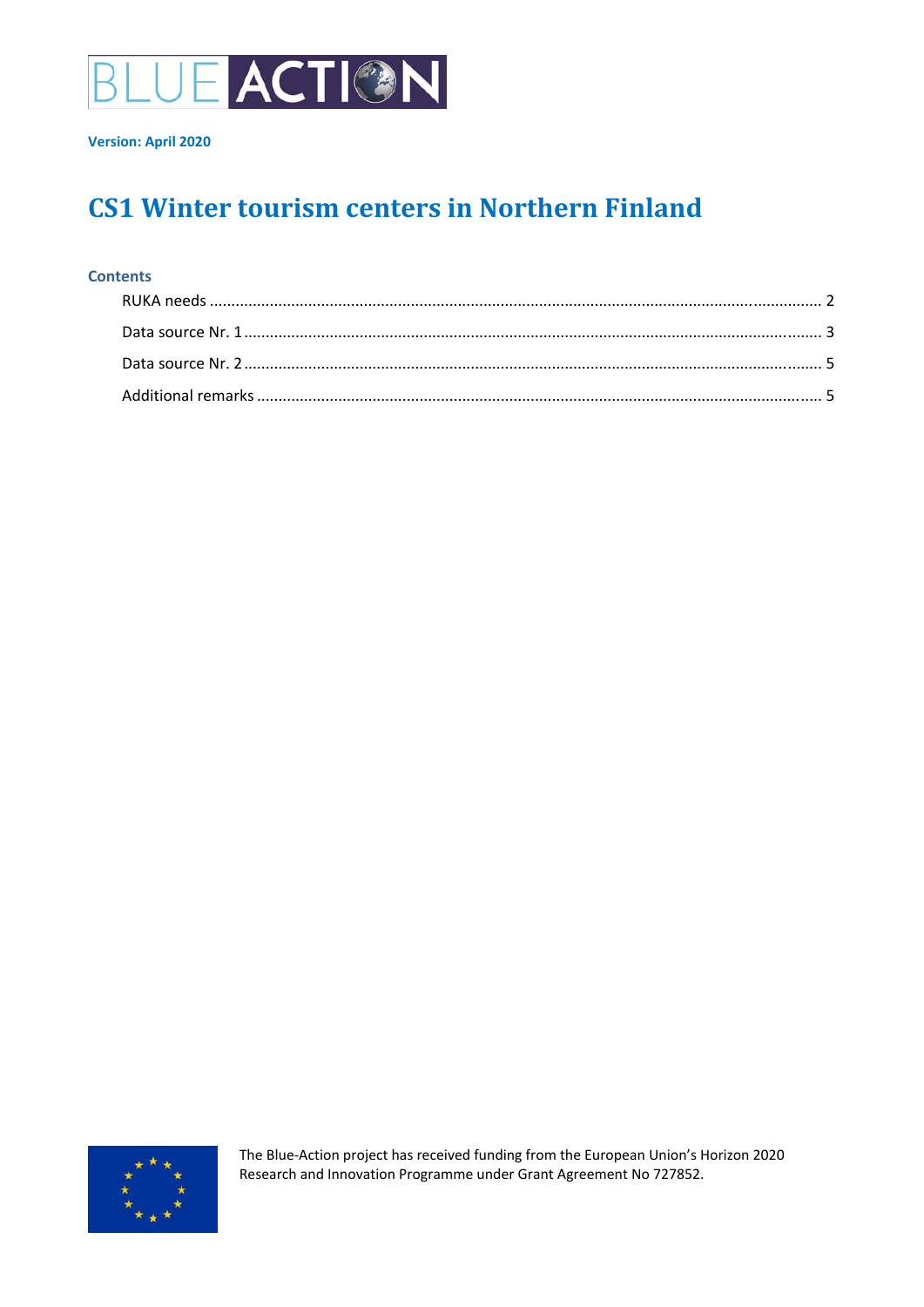# **ACTION**

This case study focuses on providing relevant predictions on snow cover for a partner ski resort to allow preparation for the winter season. Ruka is a Northern Finnish ski resort that welcomes around 400,000 skiers annually.

### **RUKA needs**

RUKA's needs are the following:

- Winter: Both short (daily/monthly/seasonal) and long term (5‐year intervals) are interesting, but especially long term. If exact data is not available, even patterns and estimates can help. Temperature, wind, humidity, cloudiness, snow fall amounts, changes in winter season length and when winter starts/ends.
- Summer: Temperature, rainfall, sunshine, humidity, how the changes in weather/climate affect nature in general.
- Scale: Ideally a 'micro-forecast', i.e. focusing on the ski resort and immediate area.
- Global trends: El Nino/La Nina and how they affect the weather and climate conditions in their area.

The first workshop with RUKA was held in Spring 2017: The results of this workshop are highlighted in the Deliverable D5.1 "CS1 End User Needs Report"<sup>1</sup> and its contents won't be reported in here. From the initial list of end-user knowledge needs, the co-design process has continued as learning cycles during more a case study meeting and workshop in RUKA in Winter 2018. While in the earliest stages of the case study codesign process, RUKA staff was not entirely sure of the usefulness of for instance hindcasts, hindcasts are used for validating the climate service **SnowApp.**

Variables to be looked at:

- Temperature
- Humidity
- Wind speed.

RUKA location is 66°09'N 29°09E.

 $\overline{a}$ <sup>1</sup> https://www.zenodo.org/record/1164104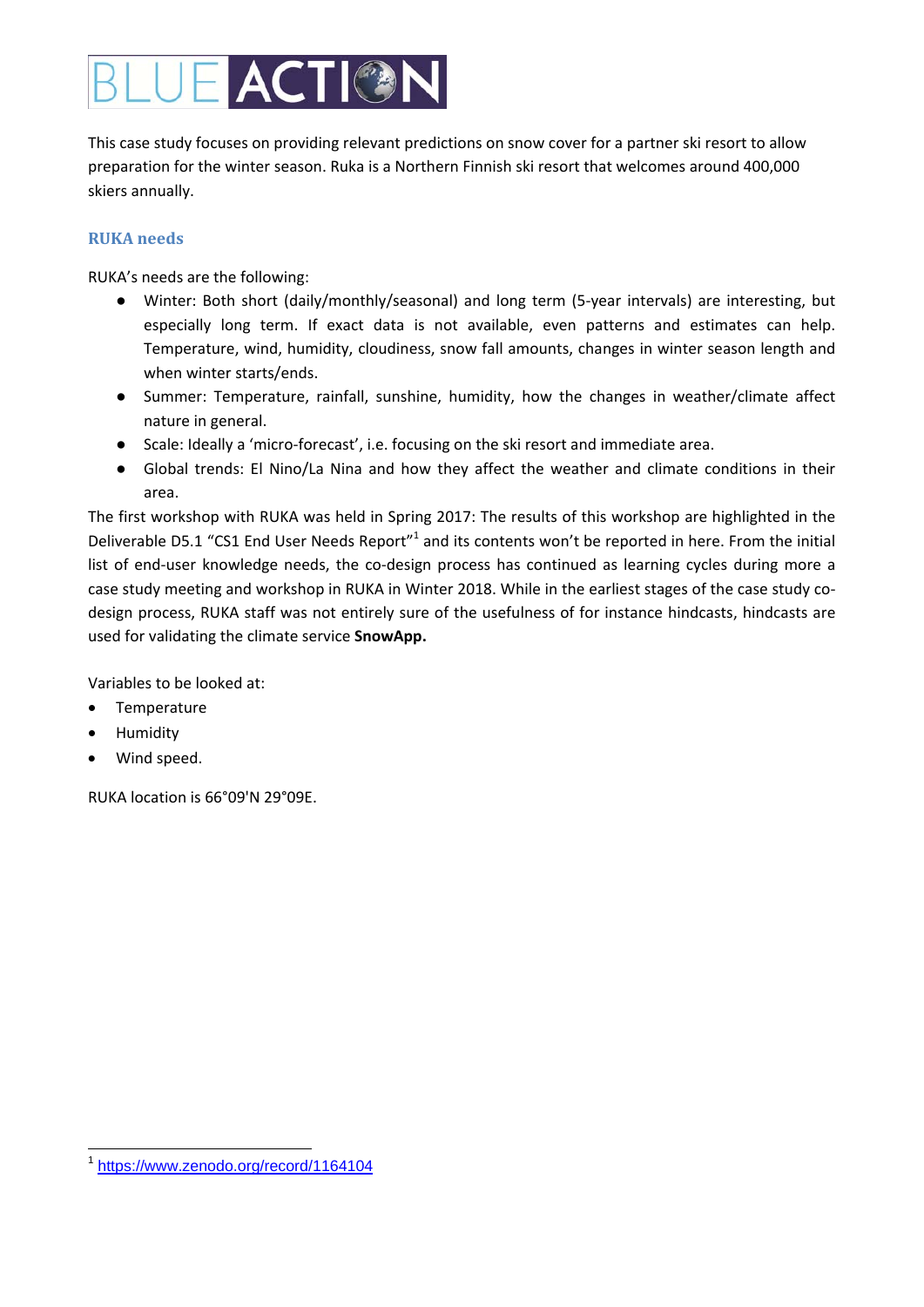

#### Data source Nr. 1

#### Provider: UHAM/DWD

#### What has been provided:

- a) Hindcasts
- Hindcast data have been made available since the summer 2019 from GCFS2.0. A manual related to  $\bullet$ the model GCFS2.0 was made available in April 2020.
- Surface temperature and at 2 meters; specific humidity files 1000hPa; wind speed.  $\bullet$
- 6 months hindcast simulations are available starting every May/Nov between 2014 2018 with 20  $\bullet$ ensemble members each, in netCDF format. As a reference data set, the Univ. Hamburg uses the ERAinterim reanalysis for the meteorological data.
- Earlier, we had a set of hindcast simulations covering other time periods.  $\bullet$

#### b) Forecasts

- Forecasts: 10 Ensemble members from the October 2019 forecast onwards. Length of 6 months.  $\bullet$ Provided monthly by DWD and added to the SnowApp by CS1.
- Spatial resolution: The data consists of 9 grid cells between 22.5° to 35.6°E and 59.4° to 72.5°N  $\bullet$ around Ruka (66°09'N 29°09E).



## **Nearest Gridpoints**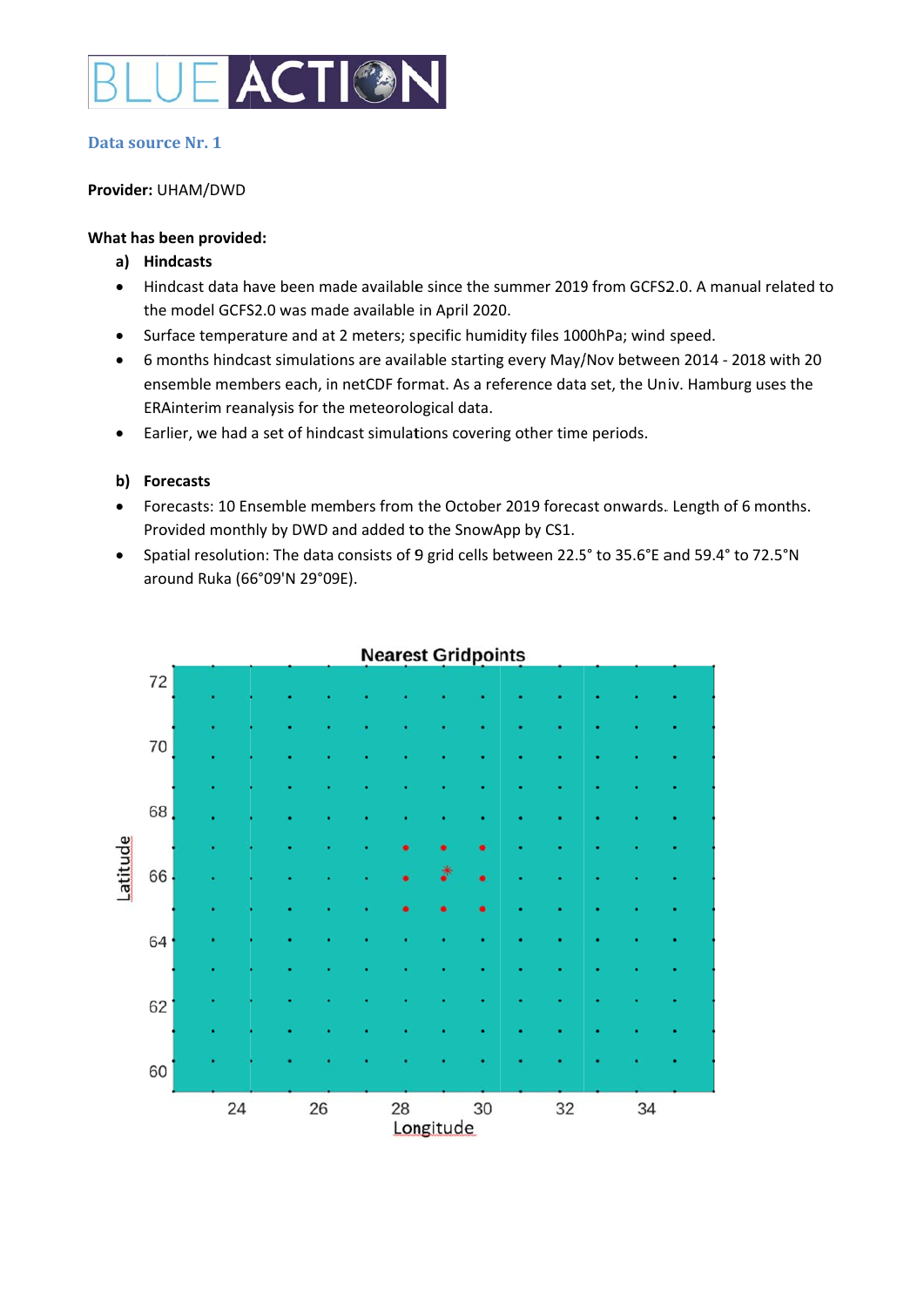

Climate data from GCFS2.0 are provided to Blue‐Action WP5 CS1 by WP1 / DWD (Deutsche Wetterdienst) according to a pre‐defined list of specifications:

- 1) All data are six months
- 2) All data is 6 hourly
- 3) Each dataset has a grid 15 x15 (225) geographic cells centered on RUKA i.e. cell(8,8) contains the lat. and lon. of RUKA 66° 11'N 29° 06'E
- 4) For each cell we have:
- ‐ Surface temp,
- ‐ 2m temp,
- ‐ 100kPa humidity
- windspeed (as two orthogonal vectors \vec{u} \vec{v})

5) each of these comes as an ensemble of 10

No long-term data will be incorporated in the climate service co-designed by CS1, but focus will be on seasonal forecast as described above.

**Data availability:** Currently we have a 250 GB SFTP server in use for the case study, e.g. for transferring and storing the monthly data sets we receive from DWD. We get 6 month forecast data with the agreed specifications from DWD each month, so there are already quite a few of data sets.

We are planning to move these data sets from our server to the Blue-Action community in Zenodo<sup>2</sup> for storage and compliance with the FAIR principles and open access, as soon as we receive permission from DWD.

 2 https://www.zenodo.org/communities/blue-actionh2020